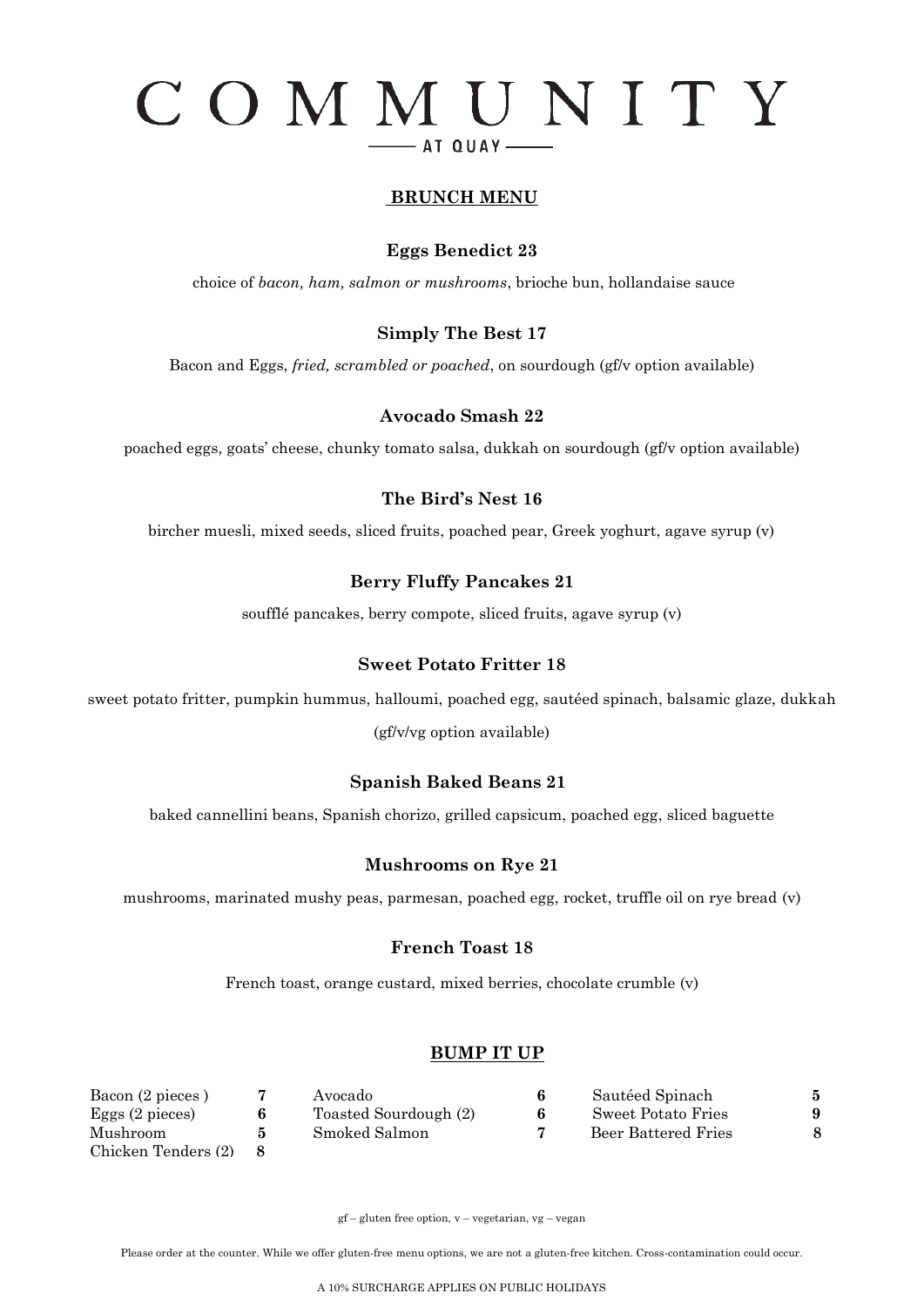# COMMUNITY  $-$  AT QUAY-

#### **LUNCH MENU**

11am Onwards

#### **Community Beef Burger 24**

homemade beef patty, aged cheddar, bacon, lettuce, tomatoes, Japanese mayo, tomato sauce,

beer battered chips

#### **Chicken Parmigiana 24**

chicken schnitzel, neapolitan, ham, mozzarella, side salad, beer battered chips

#### **Southern Chicken Burger 23**

chicken schnitzel, bacon, coleslaw, tomato, chilli mayo, milk bun, served with beer battered chips

#### **Winter Risotto 22**

broccoli, mushroom, asparagus, *parmesan, or vegan mozzarella* (v)

#### **Battered Barramundi and Chips 24**

fried Cone Bay barramundi, beer battered chips, garden salad, lemon wedge, aioli

#### **Vegetarian Burger 19**

sweet potato fritter, halloumi, spinach, onion, sauerkraut, Japanese mayo, beer battered chips (v)

#### **Quay Salad 18**

lettuce, rocket, carrots, barley, chickpea, enoki mushroom, sliced apple, balsamic dressing (gf/v/vg)

#### **BUMP IT UP**

\*swap out beer battered chips to sweet potato fries **1**

| Bacon (2 pieces)          | Avocado               |   | Sautéed Spinach     | 5 |
|---------------------------|-----------------------|---|---------------------|---|
| Eggs $(2 \text{ pieces})$ | Toasted Sourdough (2) | 6 | Sweet Potato Fries  | 9 |
| Mushroom                  | Smoked Salmon         |   | Beer Battered Chips |   |
| Chicken Tenders (2)       |                       |   |                     |   |

gf – gluten free option, v – vegetarian, vg – vegan